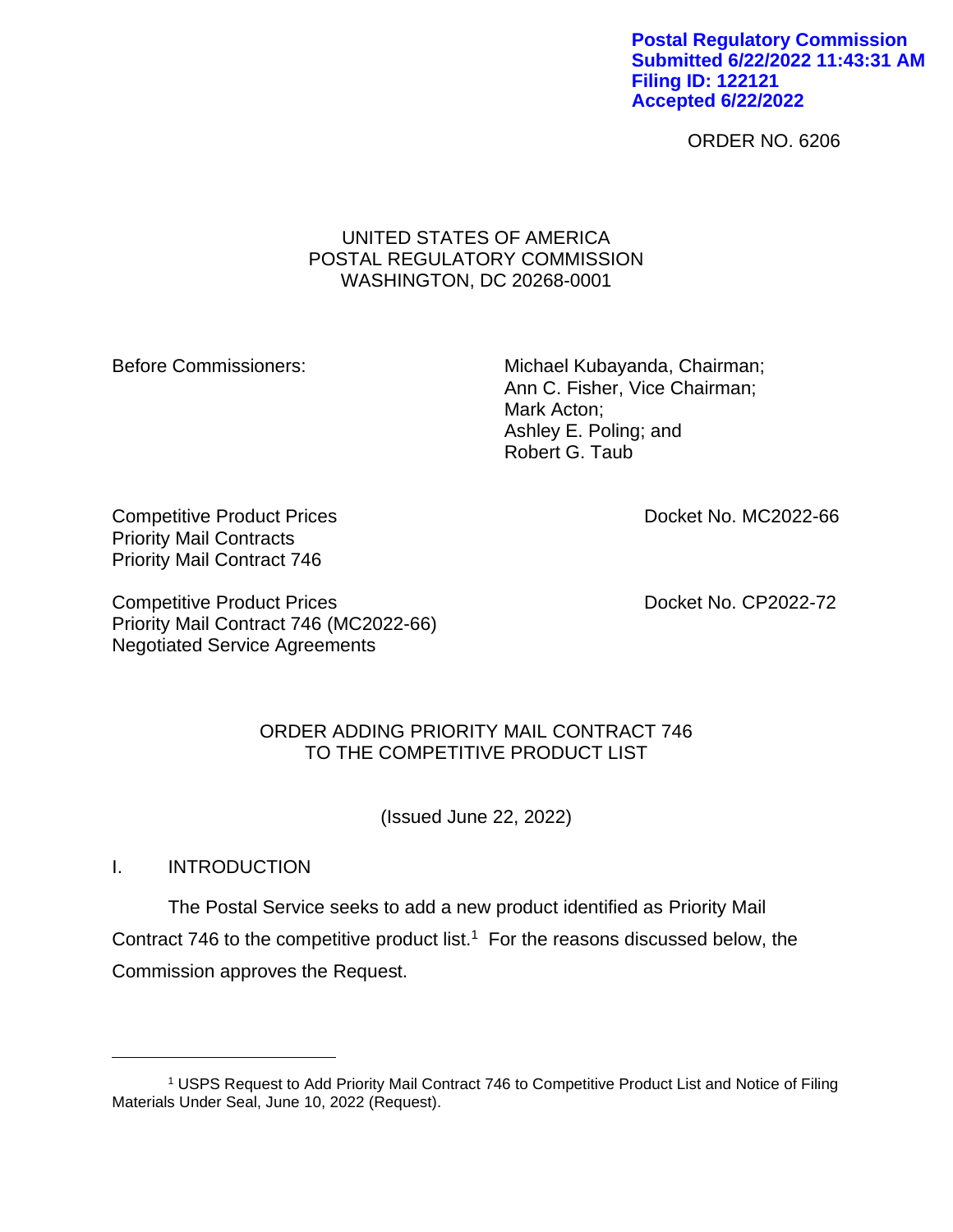### II. BACKGROUND

On June 10, 2022, in accordance with 39 U.S.C. § 3642 and 39 C.F.R. §§ 3020.30-.35,<sup>2</sup> the Postal Service filed the Request, along with supporting documents. In the Request, the Postal Service asserts that Priority Mail Contract 746 is a competitive product that establishes rates "not of general applicability" within the meaning of 39 U.S.C. § 3632(b)(3). Request at 1. Among the supporting documents, the Postal Service included a copy of the Governors' Decision authorizing the product, a contract related to the proposed new product, requested changes to the competitive product list, a statement supporting the Request, a certification of compliance with 39 U.S.C. § 3633(a), and financial workpapers. In addition, the Postal Service submitted an application for non-public treatment of materials requesting that unredacted portions of the Governors' Decision and the contract, customer-identifying information, and related financial information remain under seal. *Id.* Attachment F.

The contract is intended to take effect three business days after the date that the Commission issues all necessary regulatory approval. Request, Attachment B at 6. It is set to expire one year from the effective date. *Id*.

On June 13, 2022, the Commission issued a notice establishing the two dockets, appointing a Public Representative, and providing interested persons with an opportunity to comment.<sup>3</sup>

<sup>&</sup>lt;sup>2</sup> The regulations cited by the Postal Service have been reorganized, and are now found at 39 C.F.R. §§ 3040.130-135. *See* Docket No. RM2019-13, Order Reorganizing Commission Regulations and Amending Rules of Practice, January 16, 2020 (Order No. 5407) (effective April 20, 2020). The Postal Service should cite to the reorganized regulations in future filings before the Commission.

<sup>3</sup> *See* Docket No. MC2022-66, *et al.*, Notice Initiating Docket(s) for Recent Postal Service Negotiated Service Agreement Filings, June 13, 2022.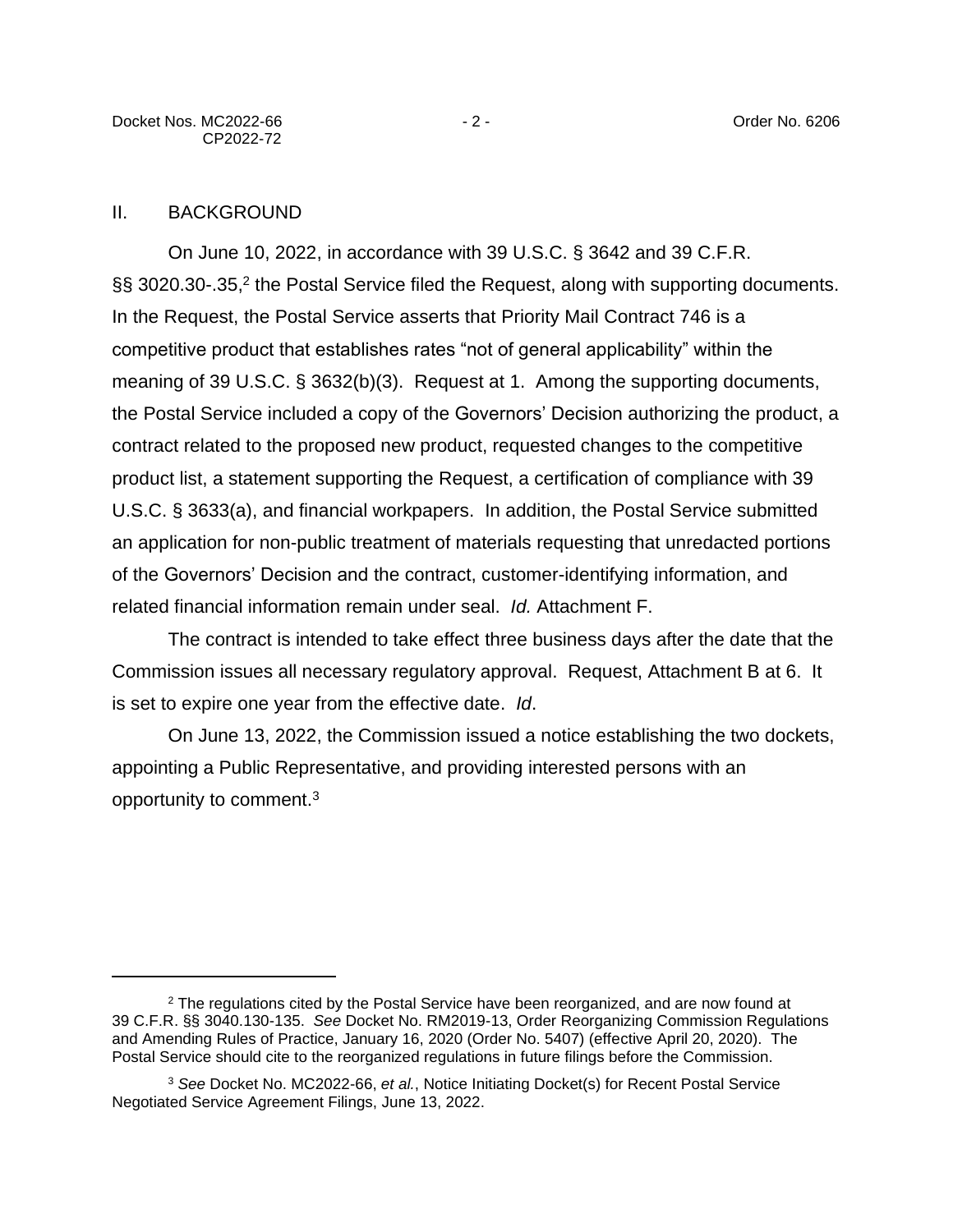### III. COMMENTS

The Public Representative filed comments on June 21, 2022.<sup>4</sup> No other interested person filed comments. The Public Representative concludes that the contract meets the requirements to be classified as a new competitive product, and that the contract should generate sufficient revenues to cover costs during its first fiscal year. PR Comments at 2. He notes that the Commission will have an opportunity to review the financial results of the contract for compliance with 39 U.S.C. § 3633(a). *Id.*  at 3.

### IV. COMMISSION ANALYSIS

The Commission has reviewed the Request, the contract, the supporting data filed under seal, and the Public Representative's comments.

*Product list requirements*. The Commission's statutory responsibilities when evaluating the Request include assigning Priority Mail Contract 746 to either the market dominant or competitive product list. *See* 39 U.S.C. § 3642(b)(1); 39 C.F.R. § 3040.134. Before adding a product to the competitive product list, the Commission must determine that the Postal Service does not exercise sufficient market power that it can effectively set the price of the product substantially above costs, raise prices significantly, decrease quality, or decrease output, without the risk of losing a significant level of business to other firms offering similar products. *See* 39 U.S.C. § 3642(b)(1). In addition, the Commission must consider the availability and nature of private sector enterprises engaged in delivering the product, the views of those who use the product, and the likely impact on small business concerns. *See* 39 U.S.C. § 3642(b)(3); 39 C.F.R. §§ 3040.132(f), (g), and (h).

<sup>4</sup> Public Representative Comments on Postal Service Request to Add Priority Mail Contract 746 to the Competitive Product List, June 21, 2022 (PR Comments).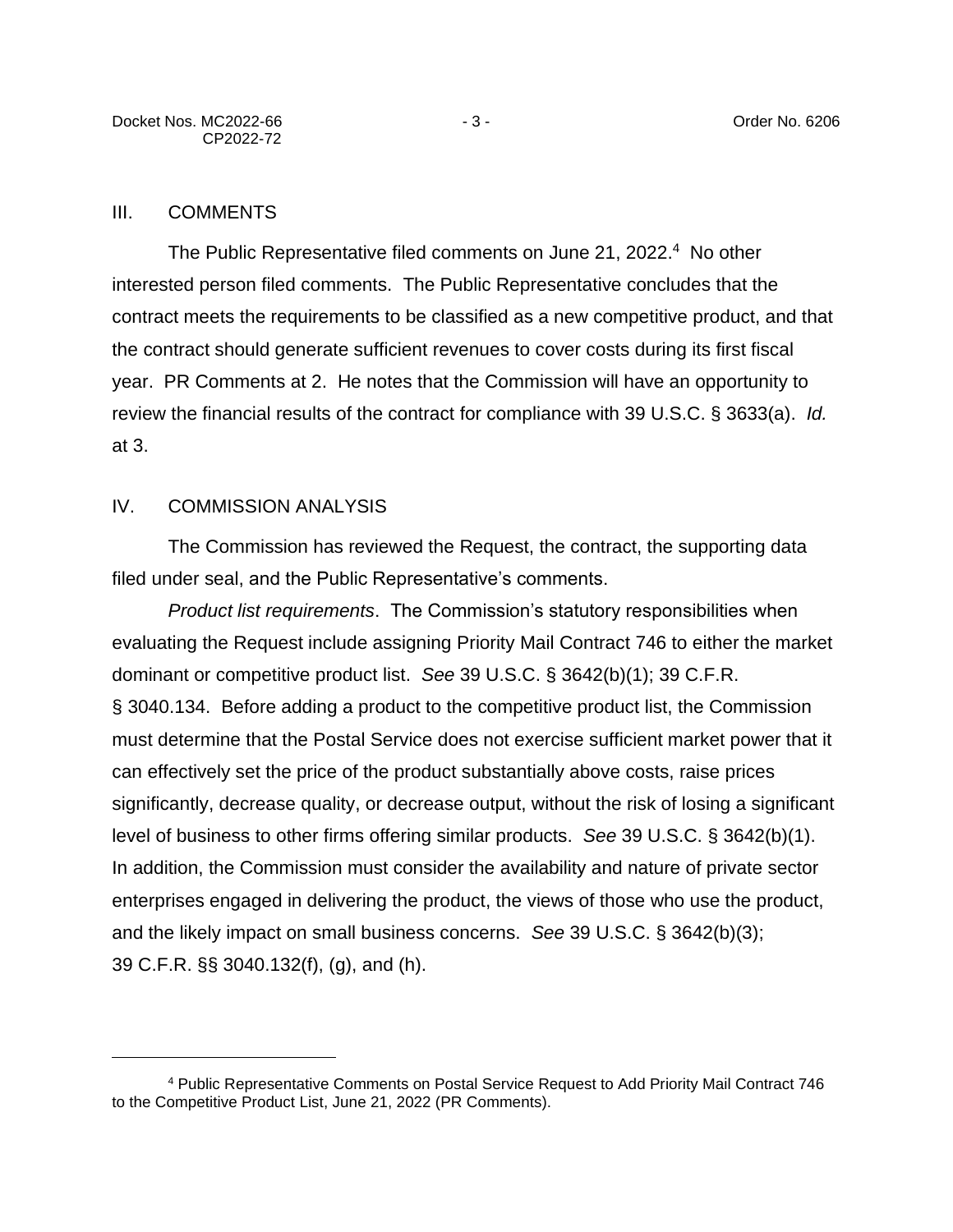The Postal Service asserts that it provides postal services of the kind provided under the contract in a highly competitive market, that other shippers who provide similar services constrain its bargaining position, and that it can therefore neither raise prices nor decrease service, quality, or output without risking the loss of business to competitors. Request, Attachment D at 2. The Postal Service states that the contract partner supports the Request, that expedited shipping is widely available from private firms, and that the Postal Service is unaware of any small business concerns that could offer comparable services to the contract partner. *Id*. at 3.

The Commission finds that the Postal Service does not exercise sufficient market power that it can effectively set the price of the proposed product substantially above costs, raise prices significantly, decrease quality, or decrease output, without the risk of losing a significant level of business to other firms offering similar products. The availability of other private sector providers supports this conclusion. The contract partner and the Public Representative support the addition of the Priority Mail Contract 746 product to the competitive product list. Further, there is no evidence of an adverse impact on small businesses. For these reasons, having considered the relevant statutory and regulatory requirements, the comments filed, and the Postal Service's supporting justification, the Commission finds that Priority Mail Contract 746 is appropriately classified as competitive and is added to the competitive product list.

*Cost considerations*. Because the Commission finds Priority Mail Contract 746 is a competitive product, the Postal Service must also show that the contract covers its attributable costs, does not cause market dominant products to subsidize competitive products as a whole, and contributes to the Postal Service's institutional costs. 39 U.S.C. § 3633(a); 39 C.F.R. §§ 3035.105 and 3035.107. As long as the revenue generated by the contract exceeds its attributable costs, the contract is unlikely to reduce the contribution of competitive products as a whole or to adversely affect the ability of competitive products as a whole to contribute an appropriate share of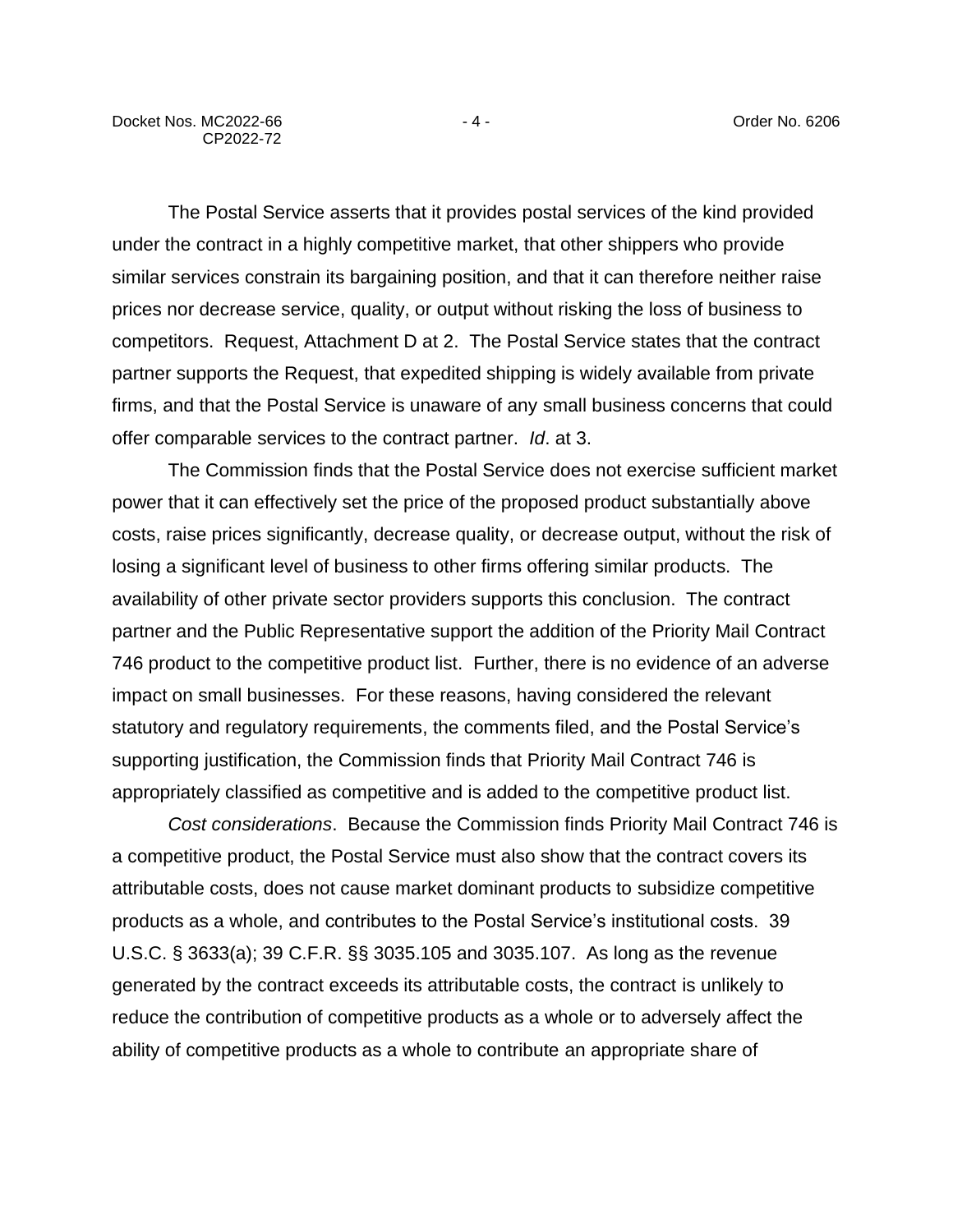institutional costs. In other words, if the contract covers its attributable costs, it is likely to comply with 39 U.S.C. § 3633(a).

Based on a review of the record, the Commission finds that the rates during the one-year term of the contract should cover the contract's attributable costs. 39 U.S.C. § 3633(a)(2). The contract contains a price adjustment provision that adjusts contract rates during subsequent contract years, if any. *See* Request, Attachment B at 6. Combined with sufficiently high first-year cost coverage, the contract's price adjustments will help ensure that the contract will cover attributable costs in any subsequent contract years. For these reasons, the Commission also finds that the contract should not result in competitive products as a whole being subsidized by market dominant products, in accordance with 39 U.S.C. § 3633(a)(1). Similarly, the Commission finds the contract is unlikely to prevent competitive products as a whole from contributing an appropriate share of institutional costs, consistent with 39 U.S.C. § 3633(a)(3). *See also* 39 C.F.R. § 3035.107(c). Accordingly, a preliminary review of the contract indicates it is consistent with section 3633(a).

The Commission will review the contract's cost coverage and the contribution of competitive products as a whole to the Postal Service's institutional costs in the Commission's Annual Compliance Determination to ensure that they continue to comply with 39 U.S.C. § 3633(a).

*Other considerations.* By its terms, the contract becomes effective three business days after the date that the Commission issues all necessary regulatory approval. Request, Attachment B at 6. The contract is scheduled to expire one year from the effective date, unless, among other things, either party terminates the contract with 30 days' written notice to the other party or it is renewed by mutual agreement.<sup>5</sup>

<sup>5</sup> *Id.* Should both parties agree to renew the contract, any such renewal is required to follow the requirements of 39 U.S.C. § 3633 and the Commission's implementing regulations of 39 C.F.R. part 3035.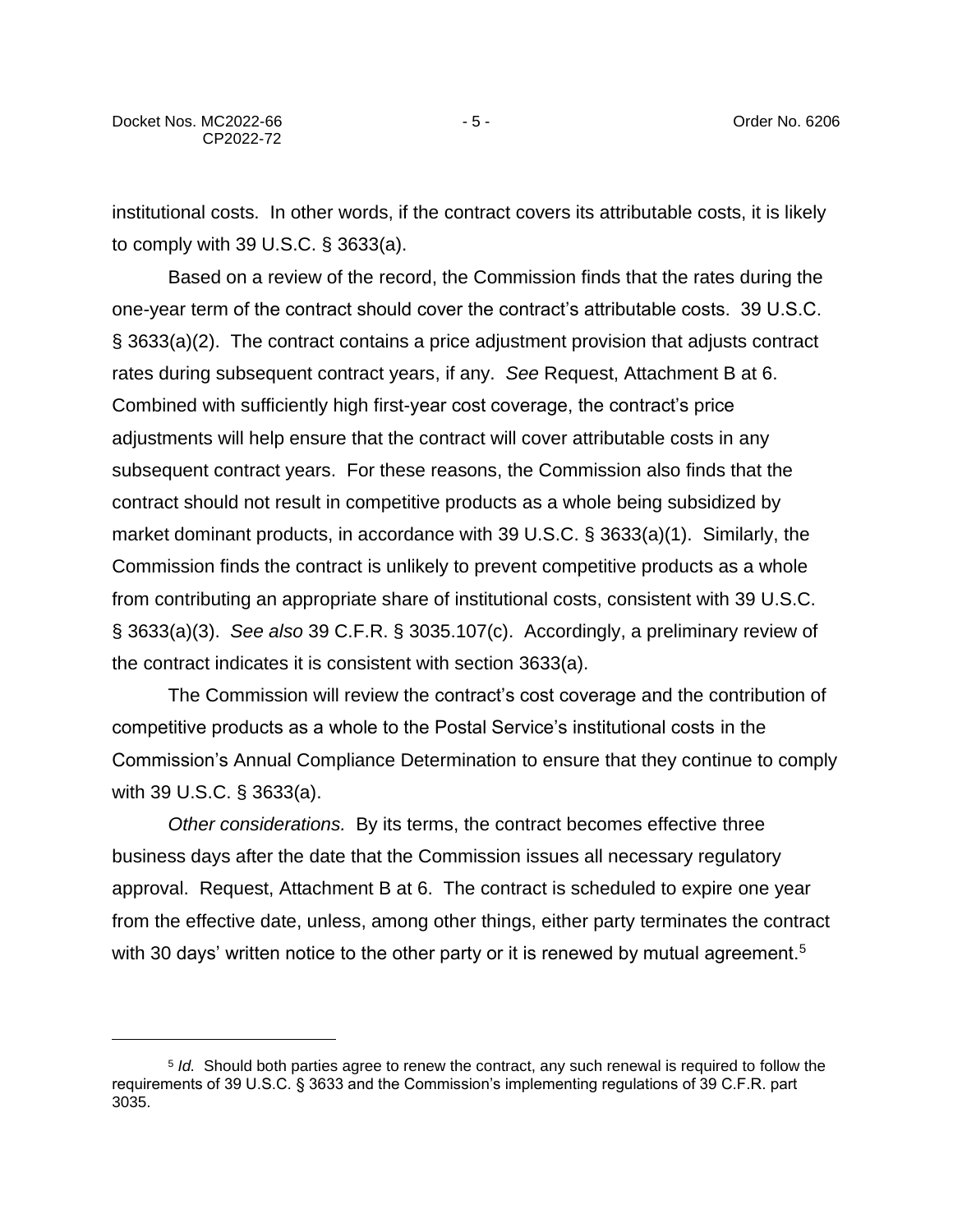The contract also contains a provision that allows the parties to extend the contract for two 90-day periods if a successor agreement is being prepared and the Commission is notified at least seven days prior to the contract's expiration date. *Id.* at 7. During the extension periods, prices will be adjusted as described in the contract. *Id.* The Commission finds the two potential 90-day extension periods are reasonable because: (1) prices are automatically adjusted in the extension period; and (2) the extension(s) should assist the Postal Service's contract negotiations by providing additional flexibility.

If the instant contract is terminated prior to the scheduled expiration date, the Postal Service shall promptly file notice of such termination with the Commission in these dockets.

In conclusion, the Commission approves Priority Mail Contract 746 as a new product. Revisions to the competitive product list and the Mail Classification Schedule appear below the signature of this Order and are effective immediately.

### V. ORDERING PARAGRAPHS

#### *It is ordered*:

- 1. Priority Mail Contract 746 (MC2022-66 and CP2022-72) is added to the competitive product list as a new product under Negotiated Service Agreements, Domestic. Revisions to the competitive product list and the Mail Classification Schedule appear below the signature of this Order and are effective immediately.
- 2. The Postal Service shall promptly file notice of the instant contract's termination with the Commission in these dockets if the instant contract terminates prior to the scheduled expiration date.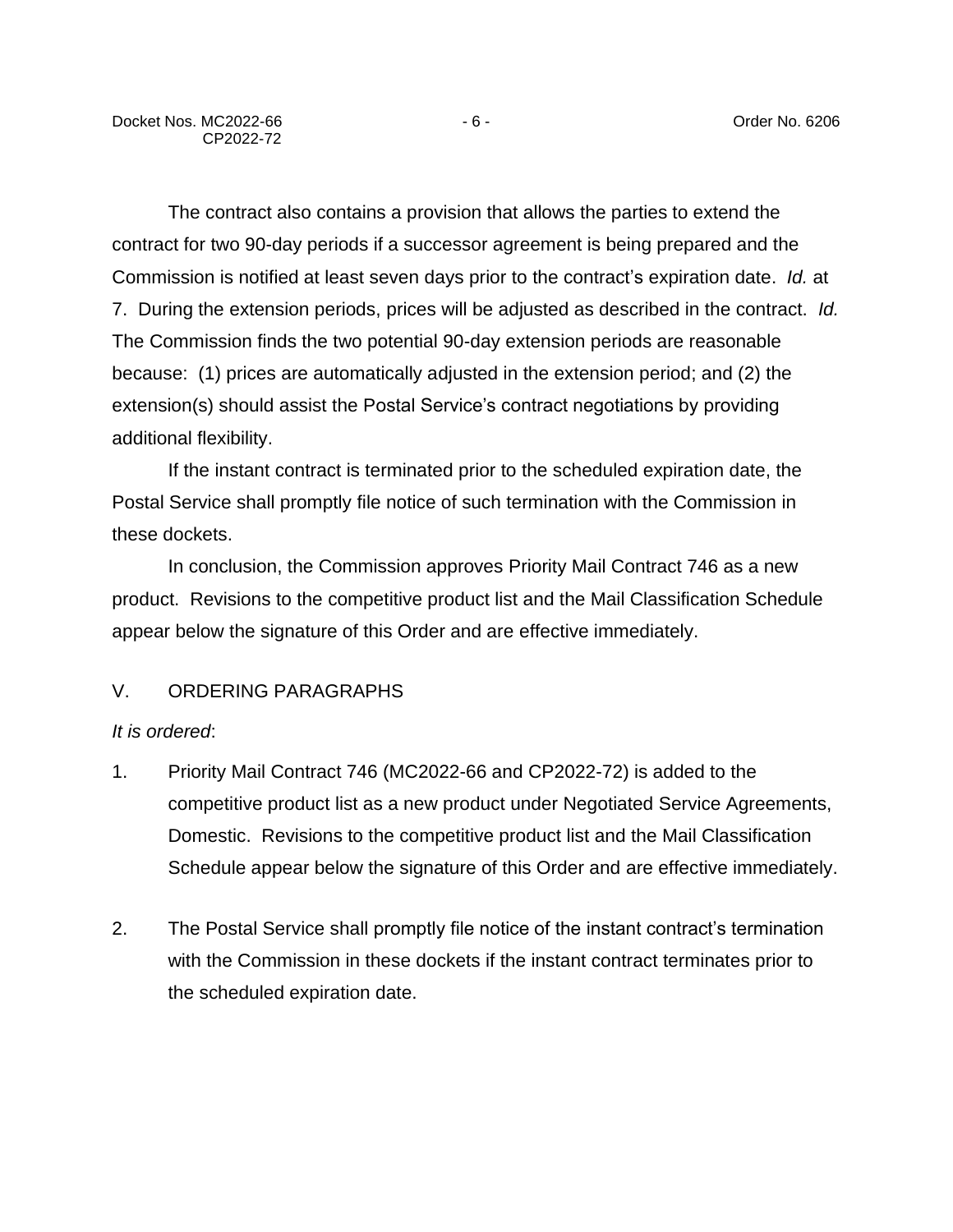Docket Nos. MC2022-66 - 7 - 2006 - 7 - 2006 - 7 - 2007 - 2010 - 2010 - 2010 - 2010 - 2010 - 2010 - 2010 - 2010 CP2022-72

3. The Secretary shall arrange for publication in the *Federal Register* of an updated product list reflecting the change made in this Order.

By the Commission.

Jennie L. Jbara Alternate Certifying Officer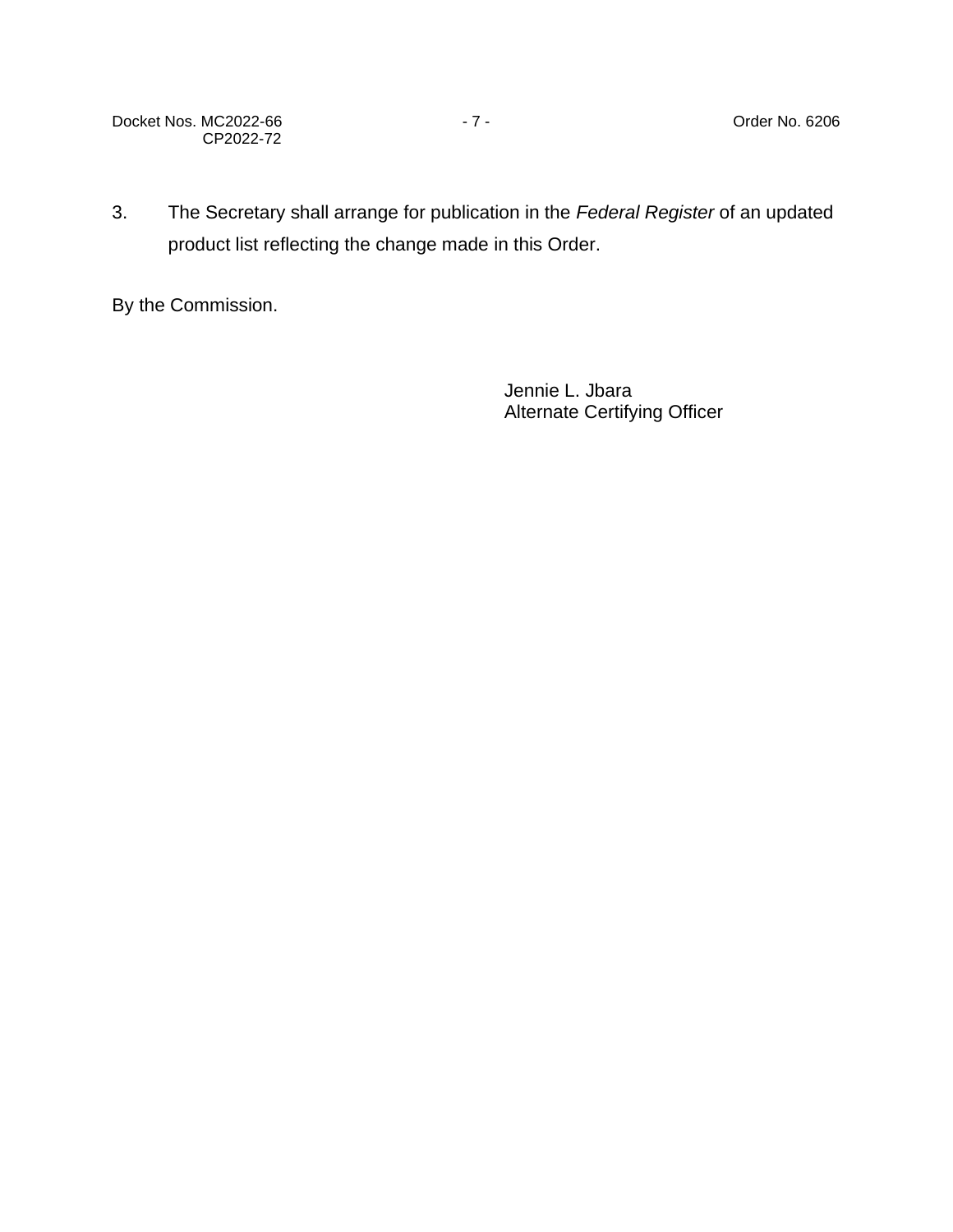# CHANGE IN PRODUCT LIST

The following material represents changes to the product list codified in Appendix B to 39 C.F.R. part 3040, subpart A—Competitive Product List. These changes reflect the Commission's order in Docket Nos. MC2022-66 and CP2022-72. The Commission uses two main conventions when making changes to the product list. New text is underlined. Deleted text is struck through.

**Appendix B to Subpart A of Part 3040—Competitive Product List** \*\*\*\*\* **Negotiated Service Agreements\*** Domestic\* \*\*\*\*\* **Priority Mail Contract 746** \*\*\*\*\*